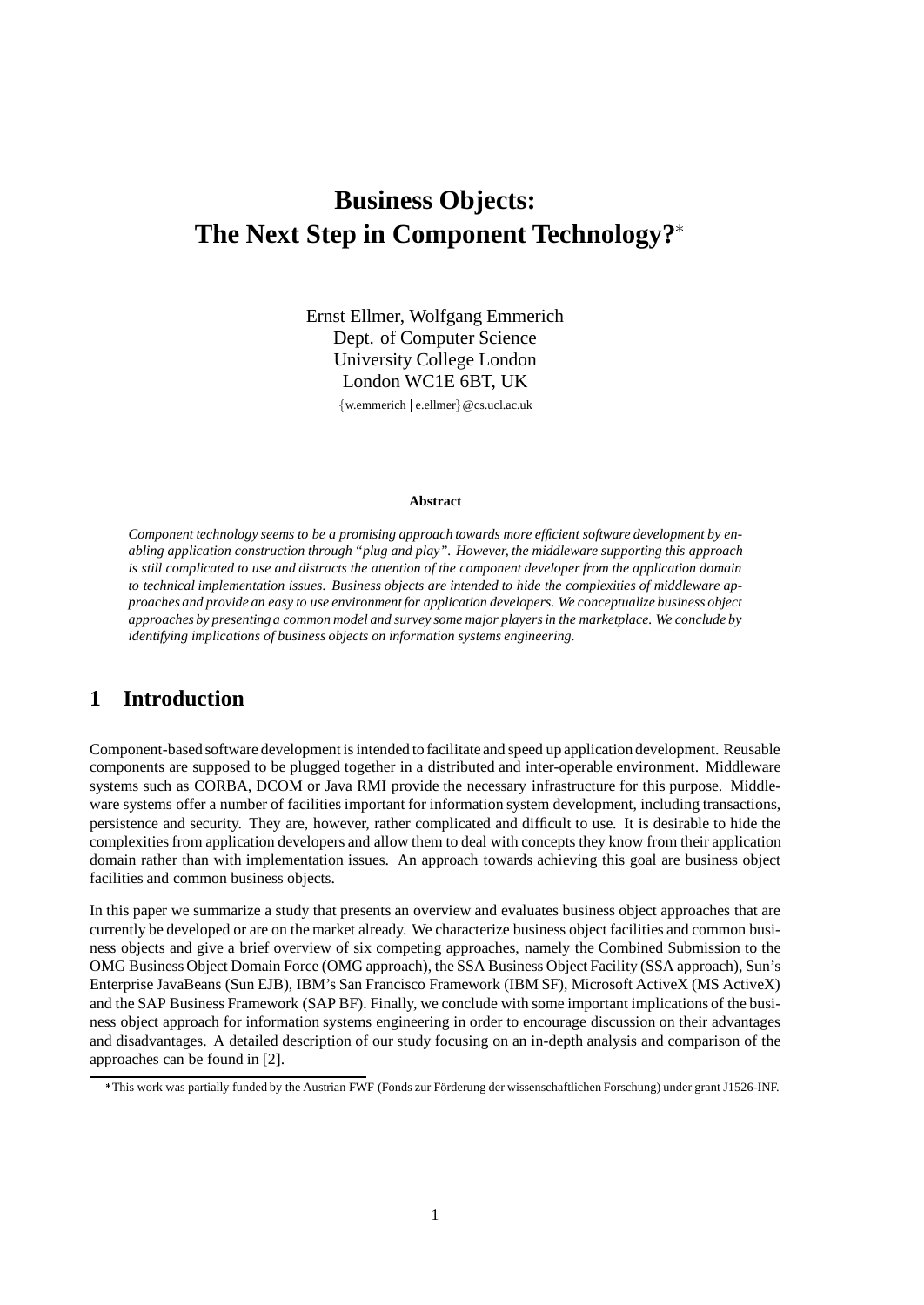### **2 Business Object Concepts**

In its 1996 Request for Proposal the OMG defined Common Business Objects and Business Object Facilities as follows [4]:

- **Common Business Objects (CBO):** Objects representing those business semantics that can be shown to be common across most businesses.
- **Business Object Facility (BOF):** The infrastructure (application architecture, services, etc... ) required to support business objects operating as cooperative application components in a distributed object environment.

In the sense of these definitions, the Common Business Objects can be regarded as components providing core application functionality for a certain business domain. They are intended to build the kernel of applications tailored to the needs of a certain organisation. Business Object Facilities on the other hand represent the enabling technology for creating and executing business objects. They aim at hiding middleware complexities from application developers. The business object approach promises to realize the following achievements:

- **Simplicity:** Business object developers can concentrate on business solutions. Infrastructural concerns, such as transactions or persistence are entirely transparent for them.
- **Reusability:** A business object is able to support different applications. The business object facility supports the construction, integration and execution of such reusable components.
- **Extensibility:** Business objects are extensible with mechanisms, such as inheritance and delegation. In this way, specialized solutions can be created quickly from common business objects.
- **Scalability:** A key feature enabling scalability is distribution. Business objects are therefore distributeable across different servers.
- **Heterogeneity:** Business objects are able to communicate with each other although they may reside on heterogeneous hardware and operating system platforms and may be written in different programming languages. The BOF hides any heterogeneity from the developer.
- **Portability:** Business object implementations are platform independent. BOFs hide the underlying operating system and legacy applications and make business objects portable between different deployment platforms.
- **Interoperability:** There will be several BOF providers in the market. Business objects that reside in one BOF are able to communicate with business objects residing in other BOFs.

In order to understand and compare the various business object approaches, we developed a common model for describing their features and characteristics. It can be considered as a layered architecture. While the top three layers are ordered according to the level of abstraction they achieve from the underlying hardware and software infrastructure, the lowest layer deals with conceptual issues. Figure visualizes the model.

The **concept layer** is intended to provide the "big picture" of an approach. It describes how an approach manages business objects and their interoperability at a high level of abstraction without technical detail.

The **infrastructure layer** is concerned with the underlyingmiddleware of an approach. Two issues are addressed. The *basic technology* issue covers the infrastructure used for brokering messages. Examples are OMG/CORBA, Microsoft DCOM, or Java RMI. Furthermore it covers operating system platforms and programming languages supported. The *services* issue is concerned with system-level services a business object developer is provided with in order to create applications. Examples are naming, events, life cycle, persistence, transactions, concurrency control, relationships, externalisation, query, licensing, properties, time, security, object trader, and object collections.

The **facility layer** deals with business object facilities. According to our model, this layer contains five issues. First, we consider *interfaces*. On the one hand, clients or other business objects need to access a business object;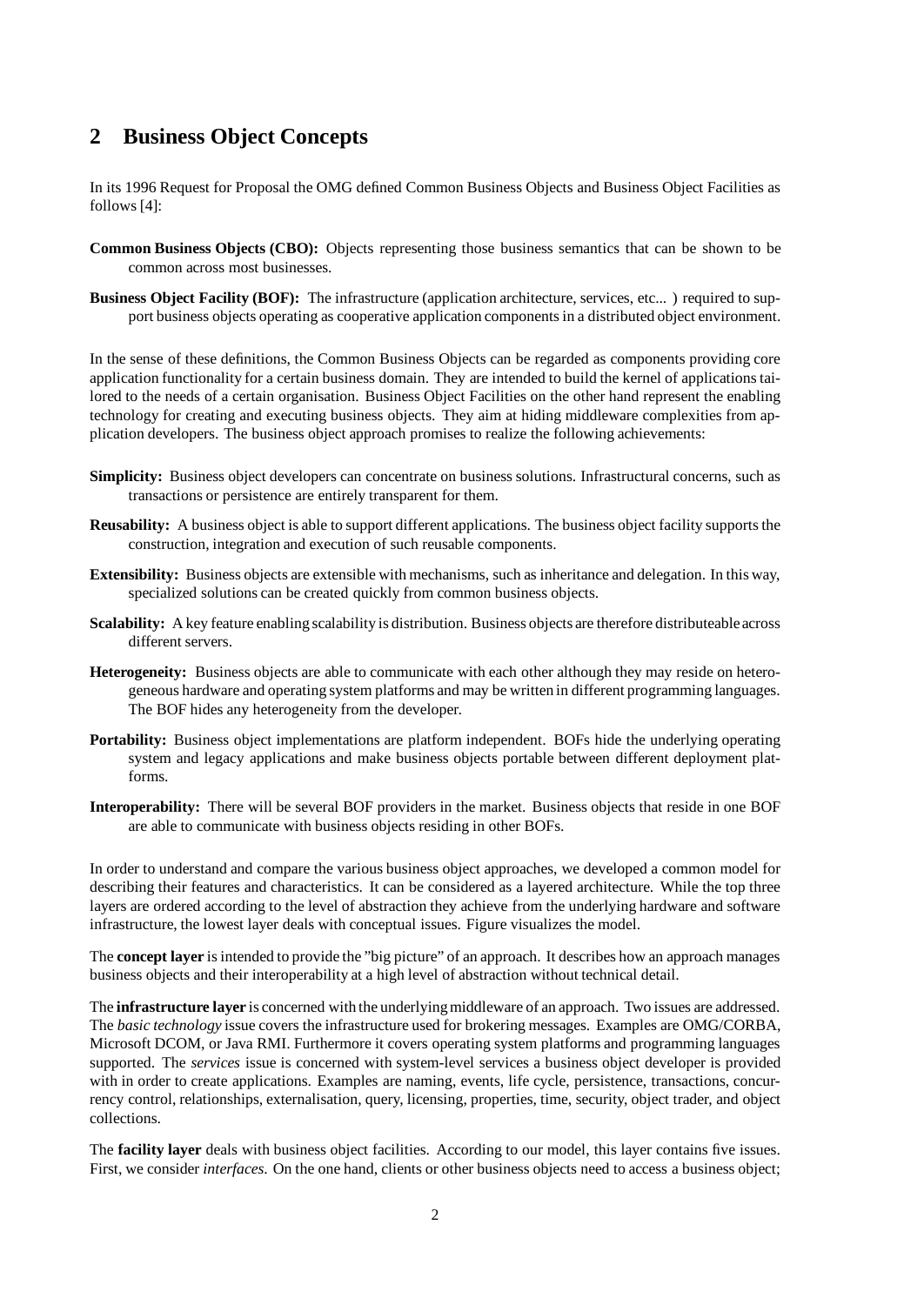

Figure 1: Common Model of Business Object Approaches

on the other hand, a business object has to access BOF services. Access to clients can for example be granted via static or dynamic CORBA interfaces or through RMI-compliant Java interfaces. Services can for example be made accessible by letting a business object class inherit from a system provided super-class. A very important feature of business objects is their ability to access legacy applications such as databases or application suites. The *application integration* issue focuses on the access mechanism rather than on the currently available set of accessible applications. Mechanisms for accessing legacy databases are for example schema mappers linking object attributes to tables in a relational database. For the development of applications based on business objects, it is important to provide modelling support. Two issues are concerned with modelling. First, modelling concepts are needed in terms of a *meta model*. It defines the constructs available for specifying business objects. Examples of such constructs are business object types, business system domains, or events. Beyond a meta model, a *notation* for representing business objects is needed. The representation has to cover the semantics of the business objects rather than a technical description of the interface specification. Last but not least, we evaluate the degree of *model integration* of the approach with business analysis models on the one hand and interface definition or implementation languages on the other hand. Integration with analysis models means that there should be a mapping between analysis model such as a UML specification and the business object model. On the other hand, a mapping between business object model and interface definition languages such as CORBA IDL or implementation languages such as Java is desirable.

The **solution layer** comprizes the highest layer of the comparison model. It is concerned with concrete implementations of business objects that can be used by a developer as a basis for a business application. Two issues are considered by our model. *Common business objects* on the one hand represent semantics common to a whole business domain. Their intend is to relief an application developer from implementing features that can be provided by pre-built components because of their generality. *Common business processes* on the other hand go even further than common business objects and provide a skeleton application for business domains. That means not only common objects are identified and implemented but also their interactions in order to perform a broader business task.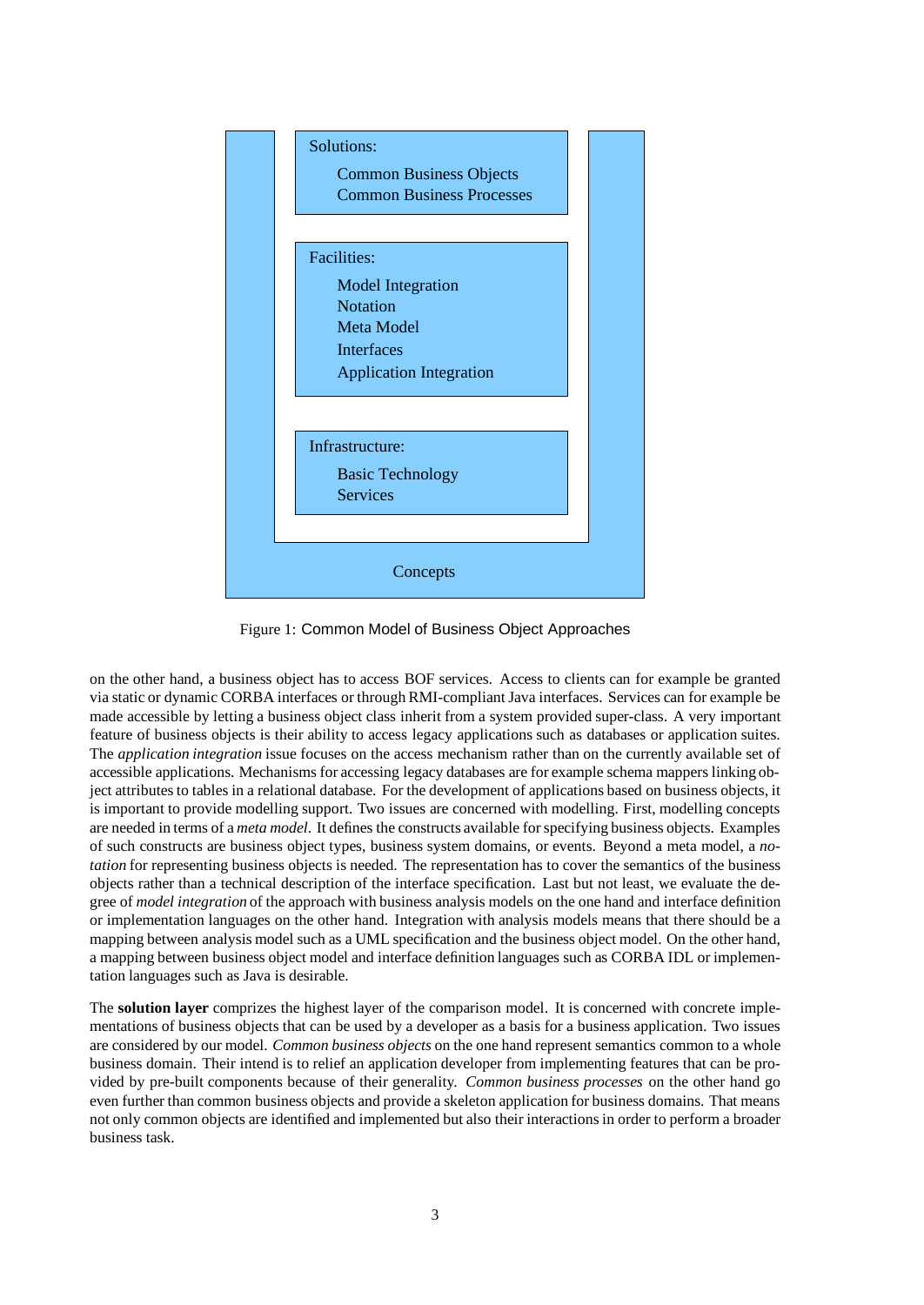### **3 A Brief Survey of Existing Approaches**

**Combined Submission to the OMG Business Object Domain Force** The OMG approach [5] provides a wide coverage of features of business object approaches as defined by the common model. It is based on a type manager for managing business objects. The basic technology is of course CORBA and five services are supported that are slightly different from the basic CORBA services. This approach also provides a meta model defining concepts for modelling business objects as well as a representation formalism. The Component Definition Language (CDL) is a textual language covering business object semantics. The approach integrates with UML as an analysis approach and CORBA IDL for interface definition. A set of common business objects for business financials, order management, and warehouse management is also provided. The specification is currently being implemented by several vendors. Its main advantage is that it is entirely open and covers all aspects from basic infrastructure to common business objects. However, the approach seems to be put together from various ideas and the three specifications it contains are not well integrated. Moreover, the meta model seems rather complex and the practicability of the textual specification language CDL has still to be proven.

**SSA Business Object Facility** The SSA approach [7] relies on the concept of executable object (XO) as business object that are managed by the BOF. The basic technology is also CORBA. Six services are provided by the approach, which again differ from the basic CORBA services. Semantic data objects (SDOs) are used for wrapping legacy applications. The SSA approach only covers the infrastructure layer and provides the application integration and interface features from the facilities layer. It appears more compact and clear than the Combined OMG submission. SSA is currently implementing the approach within ESPRIT project OBOE.

**Sun's Enterprise JavaBeans** The EJB approach [8] is based on three components, namely Enterprise JavaBeans classes implementing business objects, Enterprise JavaBeans containers responsible for life-cycle management of the beans, and Enterprise JavaBeans servers for providingsystem-level functionality. Sun's Enterprise JavaBeans extend Java technology with component server capabilities based on Jave Remote Method Invocation (RMI). The approach covers the same range of features as the SSA approach. Services, however, are weak and need to be specified in more detail.

**IBM's San Francisco Framework** The IBM initiative [1] is based on Java technology but extends the basic RMI mechanisms. The services provided are based on the OMG specifications but simplified or extended where considered to be necessary. Furthermore Java features are included. Database applications can be integrated via schema mappers. San Francisco is well integrated with existing modelling approaches. Rational rose models can be directly translated into Java by the means of a code generator. Common business objects as well as common business processes are provided by the framework. IBM's San Francisco is already available as Version 1.0 and provides all features except a modelling approach. Its strengths are undoubtedly the common business objects and processes that are supposed to provide about 40% of an application.

**Microsoft ActiveX** Microsoft provides a set of component technologies marketed under the name ActiveX. However, business objects as defined in this paper are not explicitly addressed. The Microsoft Transaction Server [3] provides some basic facilities that might be of benefit for business objects and thus is included into this survey. It hosts ActiveX components and provides distribution, life-cycle, and security services for them. The base technology is COM/DCOM. MTS is available in Version 2.0 and needs a Windows NT Server for running. The services provided as well as the mechanism for integrating (Microsoft) legacy applications can compete with the other approaches. An advantage of the Microsoft technology is that it is already available and in use while many of the other approaches are still in a specification state.

**SAP Business Framework** An alternative approach to the ones introduced above is SAP's Business Framework [6]. It is not intended to support the development of business objects but provides a business object interface to SAP R/3. An object repository layer is established on top of R/3 providing access to non-SAP applications.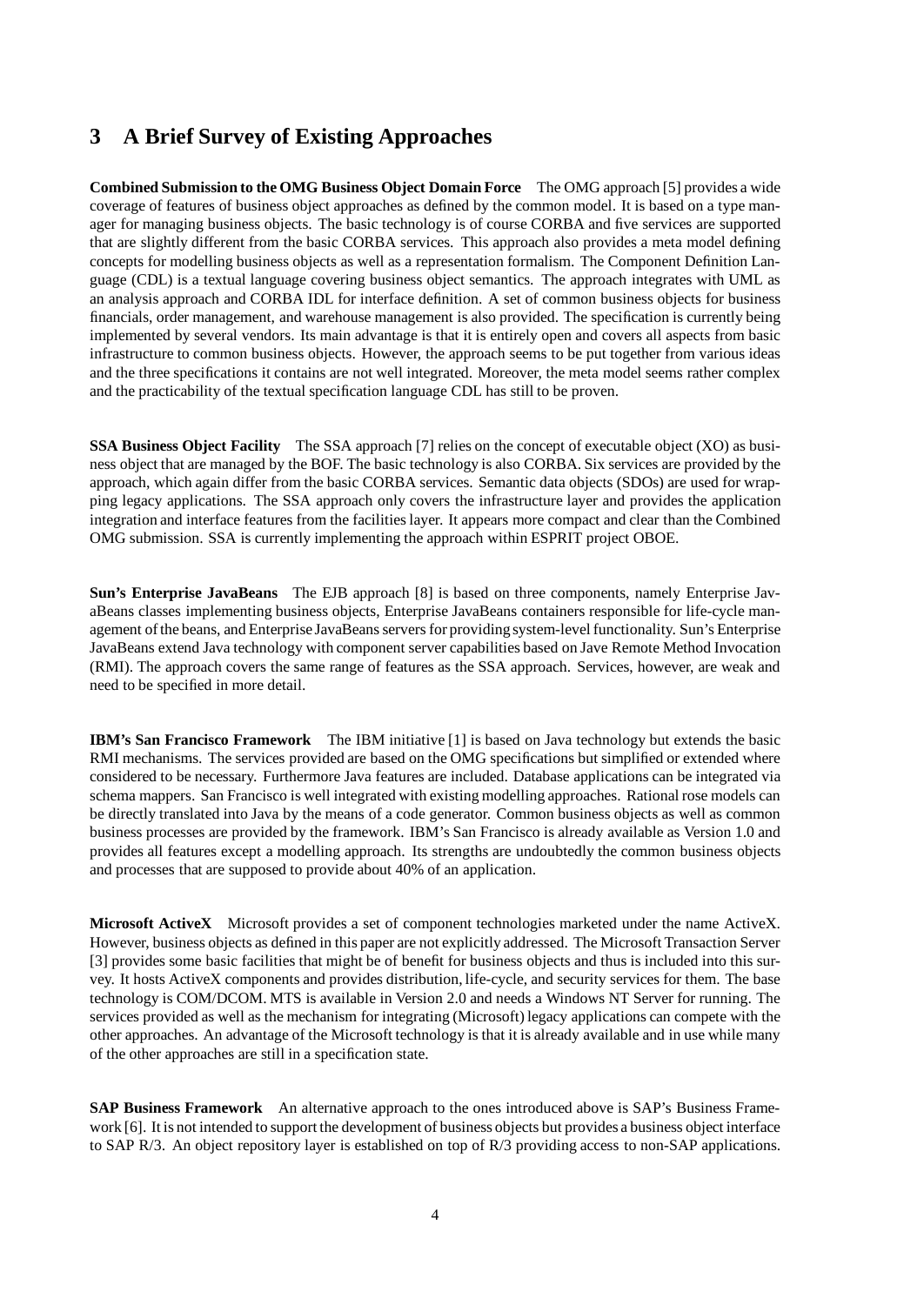The approach therefore is especially strong in the area of common business objects and processes as well as application integration (with R/3). Another advantage is that the business objects can be accessed from CORBA, COM/DCOM and Java. The participationof SAP business objects in global services, such as transactions remains to be demonstrated.

#### **4 Conclusions**

This paper was devoted to the next step in component technology represented by business object approaches. We developed a conceptual model consisting of four layers, namely concepts, infrastructure, facilities, and solutions. We furthermore provided a brief overview of six competing approaches. To conclude this paper, we want to point out some implications of business objects on information systems engineering as a basis for discussing pros and cons.

Business object approaches will have impact on the *development processes*. Applications will be built in a bottom-up style rather than top-down by plugging together various existing and newly developed business objects. The processes are more likely to follow a incremental approach rather than a waterfall model; applications can be assembled rapidly, enabling cross-checks with the users. Furthermore, development processes are supposed to be shorter. Executables can be reused instead of high level design documents or code.

*Business application developers* will need less implementation knowledge and can concentrate on the application domain. Services, such as transactions, persistence, security, life cycle management will be provided by the business object facility. "Intelligent IT users" can be integrated in the process as developers rather than users stating requirements that then have to be interpreted and realized by implementation specialists.

*Development tools* will need to be sophisticated in order to hide implementation complexities from application developers. This is a challenge for tool providers. Integrated toolkits covering all phases from analysis to implementation will be needed. In combination with business object approaches, appropriate development tools will make component technologies usable.

A *market for common business objects and processes* will be established. Applications will be assembled from bought as well as self-developed objects. The current "reinvention of the wheel" phenomenon can be avoided by making independent objects inter-operable and deployable in different environments.

Another interesting implication of business objects are enhanced *integration possibilities* with other information systems such as workflow systems. Current systems suffer from a lack of integration of application functionality. Based on component technology, workflow systems could evolve into "business operating systems" providing a graphical user interface as well as process support for application components.

## **References**

- [1] K. Bohrer. Middleware Isolates Business Logic. *Object Magazine*, November 1997.
- [2] W. Emmerich, E. Ellmer, Birgit Osterholt, and Roberto Zicari.
- [3] S. Hillier. *Microsoft Transaction Server Programming*. Microsoft Press, 1998. To appear.
- [4] OMG, 492 Old Conneticut Path, Framingham, MA 01701-4568. *Common Facilities RFP-4: Common Business Objects and Business Object Facility*, January 1996.
- [5] OMG. Combined Business Object Facility: Business Object Component Architecture. Technical Report TC Document BOM/98-01-07, Object Management Group, 492 Old Connecticut Path, Framingham, MA 01701, USA, JAN 1998.
- [6] SAP. Benefits of the Business Framework. http://www.sap.com/bfw/media/pdf/50016302.pdf, 1998.